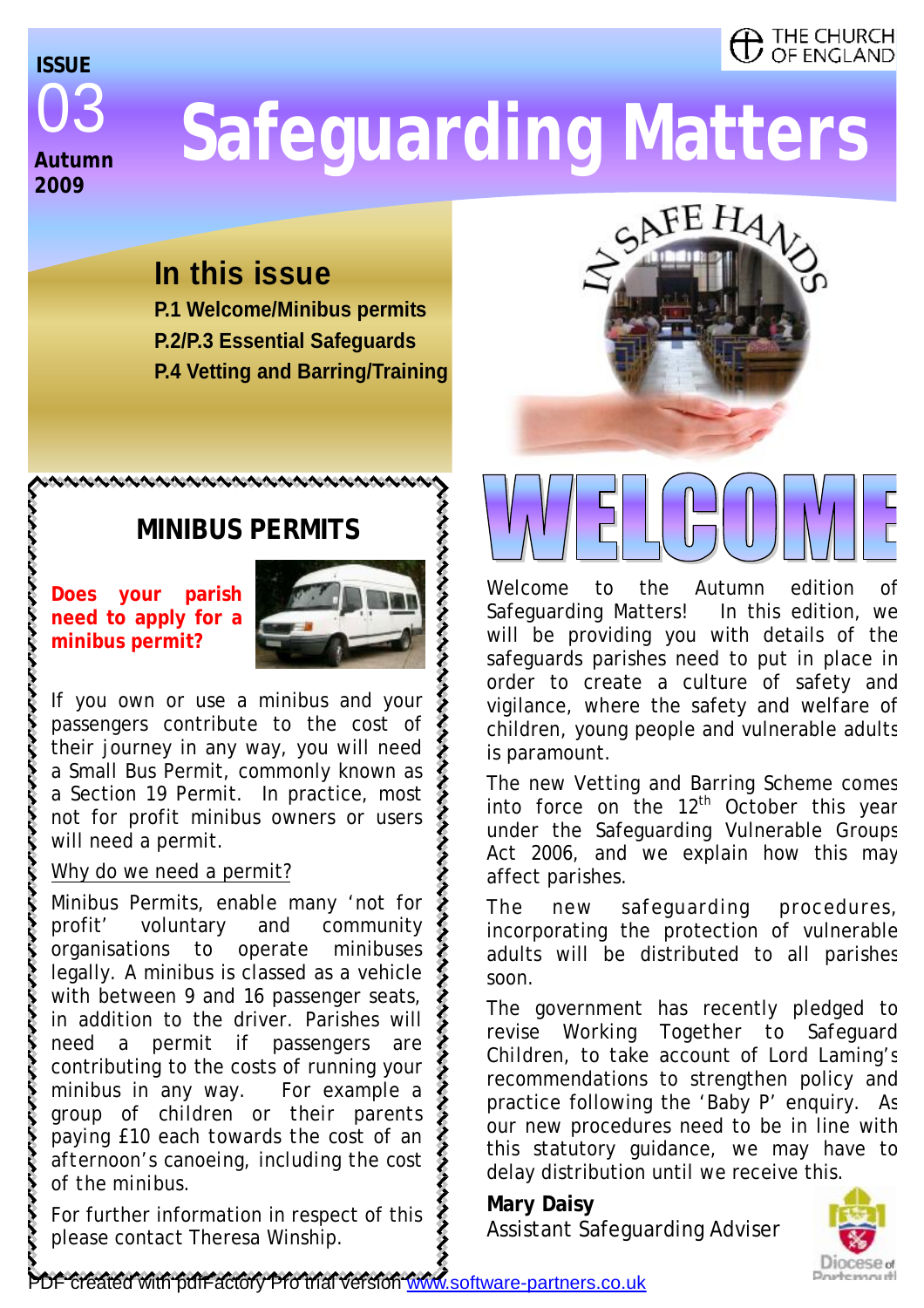Parishes that actively develop a culture of safety will deter people from trying to abuse children, young people and vulnerable adults.

# **How far does your parish measure up to this list of essential safeguards?**

- 1.Every parish should have effective administrative procedures in place in respect of safeguarding. These include:
- <sup>⇒</sup>At least two copies of the **2007 Diocesan Child Protection Procedures** located in a place which is easily accessible to everyone who may need to read it.
- <sup>⇒</sup>A **PPP/1 form** on the church noticeboard signed and dated. This should be revised **annually**. (A copy of this should also have been sent to Theresa Winship in the Diocesan Safeguarding Office).
- <sup>⇒</sup>A completed copy of the **Parish Safeguarding Policy** signed by the Incumbent, Churchwardens and Safeguarding Representative/s. (We can provide a document template in respect of this by e-mail on request).
- <sup>⇒</sup>Completed Registration Records and/or Parent Consent Forms for all children who are attending church activities and/or events. Registration Records should be updated annually, and stored in a secure place, which can be accessed easily by Group Leaders.
- 2.There should be a **designated person** who can deal with concerns or allegations of abuse. The parish should arrange for them to be

properly trained and supported, and should ensure they know what to do when concerns or allegations are raised.

- 3. A rigorous recruitment and selection process is needed for all paid staff and volunteers who work with children, young people and/or vulnerable adults. Whilst CRB checks are important, they cannot be relied upon to screen out all abusers. CRB checks should therefore be implemented alongside good recruitment procedures. These include:
- ALL candidates, including volunteers, completing a confidential declaration form.
- ALL new staff and volunteers should be interviewed in order to explore their attitudes to children, young people and/or vulnerable adults.
- Taking up at least two references. At least one of these should have knowledge of the applicant's work with children, young people or vulnerable adults. Where possible, talk personally to the referees.
- 4.Every worker and/or volunteer should be issued with a pocket guide. This provides guidelines on acceptable behaviour when working with



PDF created with pdfFactory Pro trial version [www.software-partners.co.uk](http://www.software-partners.co.uk)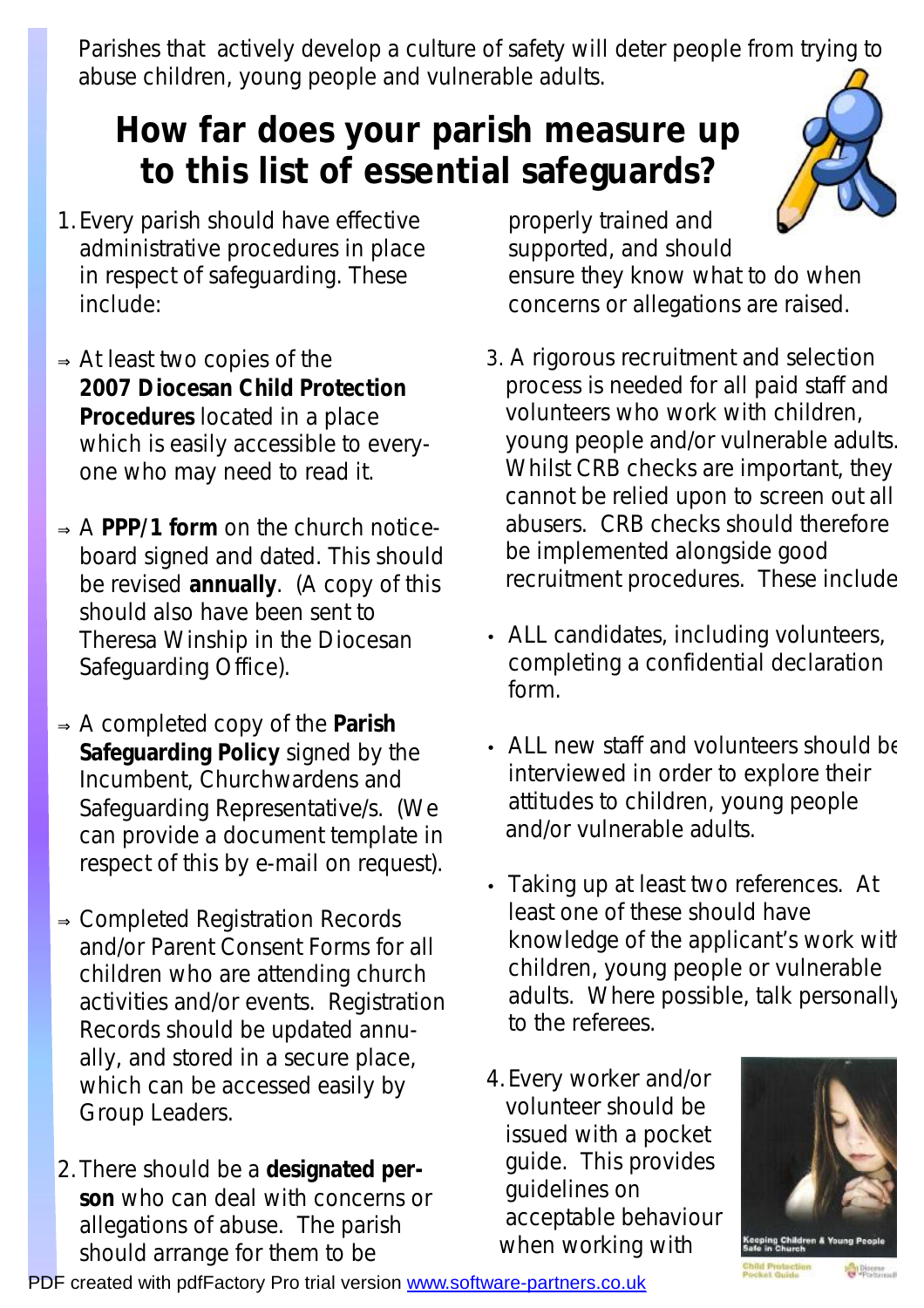children and young people, and what to do if there are any concerns about a child's welfare.

- 5. All those in contact with children and young people should learn the essentials about child protection through the **Diocesan Child Protection Basic Awareness training.** They should attend a training course at least once every three years.
- 6. There should be a culture of vigilance which means that staff, volunteers and other individuals are aware of who is accessing the parish premises and activities. They should be particularly alert to anyone spending excessive time alone with children or vulnerable adults and to any changes in, or anxieties about, a child or adult's behaviour.
- 7. As far as possible, all activities and events should be planned in a way that eliminates situations where abuse could take place. Opportunities for one person to have unsupervised access to children and young people should be

| tsmouth                                                                                                                                                                                                                                                                                                                                                                                                                                                                                                                                                                                                                                                                                                                                                                                                                                                                                                  |  |
|----------------------------------------------------------------------------------------------------------------------------------------------------------------------------------------------------------------------------------------------------------------------------------------------------------------------------------------------------------------------------------------------------------------------------------------------------------------------------------------------------------------------------------------------------------------------------------------------------------------------------------------------------------------------------------------------------------------------------------------------------------------------------------------------------------------------------------------------------------------------------------------------------------|--|
| <b>Parish Child Protection Policy Statement</b>                                                                                                                                                                                                                                                                                                                                                                                                                                                                                                                                                                                                                                                                                                                                                                                                                                                          |  |
| Parish of                                                                                                                                                                                                                                                                                                                                                                                                                                                                                                                                                                                                                                                                                                                                                                                                                                                                                                |  |
|                                                                                                                                                                                                                                                                                                                                                                                                                                                                                                                                                                                                                                                                                                                                                                                                                                                                                                          |  |
| As members of this PCC we commit our church community to the supporting, nurturing, protection<br>and safeguarding of all, especially the young and vulnerable. We recognise that our work with<br>children and voung people is the responsibility of the whole church community and should seek to<br>contribute to the 5 outcomes for children set out in the Children Act 2004 and in 'Every Child<br>Matters' (1. Being healthy; 2. Staying safe; 3. Enjoying and achieving; 4. Making a positive<br>contribution; 5. Economic well-being). We are committed to implementing the diocesan child<br>protection policy. 'Policy, Procedures and Practice for Work with Children and Young People in<br>Parishes' (amended 2007) which is based on the Children Act 1989, the Home Office Code of<br>Practice 'Safe From Harm' (1993) and the House of Bishops' Policy 'Protecting All God's Children'. |  |
| 1. We will carefully select and train all our paid workers and volunteers with children and young<br>people using the Criminal Records Bureau to check each person, and will take into<br>consideration a willingness to respect the background and culture of children and young people<br>in their care                                                                                                                                                                                                                                                                                                                                                                                                                                                                                                                                                                                                |  |
| 2. We will respond without delay to every complaint made, that a child or youn g person for whom<br>we are responsible may have been harmed.                                                                                                                                                                                                                                                                                                                                                                                                                                                                                                                                                                                                                                                                                                                                                             |  |
| 3. We will fully co-operate with statutory agencies during any investigation they make into<br>allegations concerning a member of the church community.                                                                                                                                                                                                                                                                                                                                                                                                                                                                                                                                                                                                                                                                                                                                                  |  |
| 4. We will care for and supervise any member of our church community known to have offended<br>against a child.                                                                                                                                                                                                                                                                                                                                                                                                                                                                                                                                                                                                                                                                                                                                                                                          |  |
| 5. We will review this policy annually, and as part of this, check that all our procedures are up-to-<br>etsh                                                                                                                                                                                                                                                                                                                                                                                                                                                                                                                                                                                                                                                                                                                                                                                            |  |
|                                                                                                                                                                                                                                                                                                                                                                                                                                                                                                                                                                                                                                                                                                                                                                                                                                                                                                          |  |
|                                                                                                                                                                                                                                                                                                                                                                                                                                                                                                                                                                                                                                                                                                                                                                                                                                                                                                          |  |
|                                                                                                                                                                                                                                                                                                                                                                                                                                                                                                                                                                                                                                                                                                                                                                                                                                                                                                          |  |
| Address                                                                                                                                                                                                                                                                                                                                                                                                                                                                                                                                                                                                                                                                                                                                                                                                                                                                                                  |  |
| Signed                                                                                                                                                                                                                                                                                                                                                                                                                                                                                                                                                                                                                                                                                                                                                                                                                                                                                                   |  |
|                                                                                                                                                                                                                                                                                                                                                                                                                                                                                                                                                                                                                                                                                                                                                                                                                                                                                                          |  |
|                                                                                                                                                                                                                                                                                                                                                                                                                                                                                                                                                                                                                                                                                                                                                                                                                                                                                                          |  |
|                                                                                                                                                                                                                                                                                                                                                                                                                                                                                                                                                                                                                                                                                                                                                                                                                                                                                                          |  |

avoided.

**People who pose a threat to children, young people or vulnerable adults can be very skilled at avoiding detection. Continued vigilance is important.** 

**The following are some behaviours which may alert you to the possibility of abuse.**

- ♦ Paying an unusual amount of attention to the child or young person, or providing them with presents, money or favours.
- ♦ Seeking out vulnerable children or young people.
- Taking a child or young person to their own home.
- $\bullet$  Being vague about previous employment or voluntary posts.
- $\bullet$  Touching and talking to children, young people and vulnerable adults in an inappropriate manner.
- ♦ Avoiding close supervision and management of their work.

All concerns regarding children or vulnerable adults must be taken seriously and dealt with immediately. Group Leaders and helpers should report their concerns to the Incumbent and the designated Safeguarding Representative in the first instance, who will then refer the matter to the Diocesan Safeguarding team.

PDF created with pdfFactory Pro trial version [www.software-partners.co.uk](http://www.software-partners.co.uk)